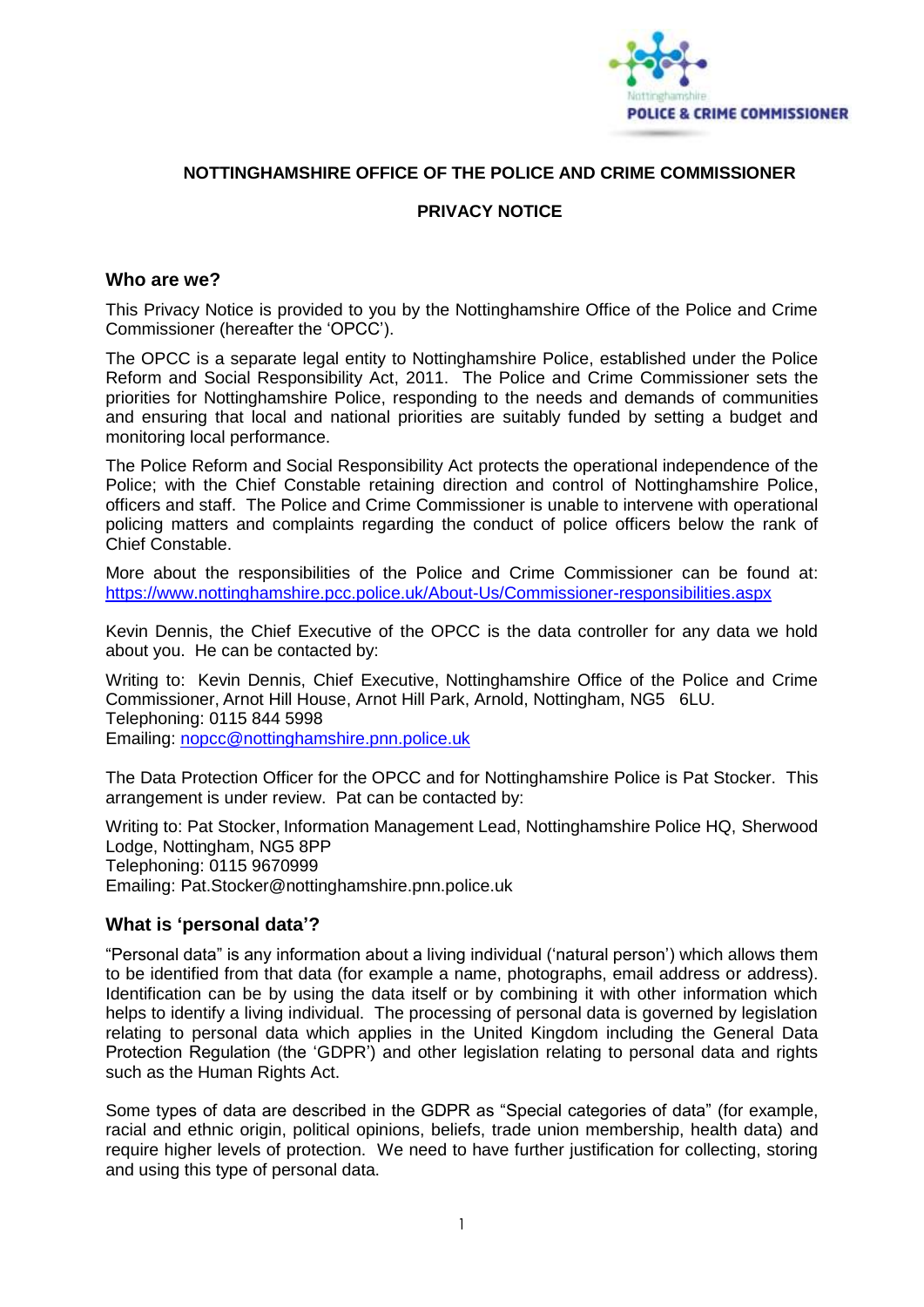# **General Principles**

The OPCC will ensure that the data we hold about you is:

- used lawfully, fairly and in a transparent way;
- collected only for valid purposes that we have clearly explained to you and not used in any way that is incompatible with those purposes;
- relevant to the purposes we have told you about and limited only to those purposes;
- accurate and kept up to date;
- kept only as long as necessary for the purposes we have told you about; and
- kept and destroyed securely, including ensuring that appropriate technical and security measures are in place to protect your personal data from loss, misuse, unauthorised access and disclosure.

For more information about how long we will keep your data and when we delete it, please see our Data Retention and Handling Policy:

[https://www.nottinghamshire.pcc.police.uk/Document-Library/Public-Information/Policies-and-](https://www.nottinghamshire.pcc.police.uk/Document-Library/Public-Information/Policies-and-Procedures/Records-Retention-and-Disposal-Policy.pdf)[Procedures/Records-Retention-and-Disposal-Policy.pdf](https://www.nottinghamshire.pcc.police.uk/Document-Library/Public-Information/Policies-and-Procedures/Records-Retention-and-Disposal-Policy.pdf)

We will only store your data on systems within the European Economic Area ("EEA").

## **Safeguarding**

If we become aware of anyone who is in immediate danger of death or serious harm, we will share data necessary to protect the vital interests of the data subject or another person.

## **Job Applicants, Volunteers, Current and Former Employees**

The OPCC employs staff to discharge the responsibilities of the Commissioner. The OPCC also acts as the employer of the Chief Constable.

Nottinghamshire Police and the OPCC have entered into a partnership with the Chief Constables and PCCs for Cheshire and Northamptonshire, as well as the Civil Nuclear Constabulary for the provision of Multi-Force Shared Services (MFSS). The lead partner (Cheshire) holds contracts with Capgemini and Oracle for the provision of Human Resources systems.

Recruitment and Human Resources activities are undertaken on behalf of the OPCC by MFSS and Nottinghamshire Police. OPCC and Nottinghamshire Police personal or special categories of personal data are not accessible to other MFSS partners. The OPCC and Nottinghamshire Police are joint data controllers of your data, unless otherwise stated.

The OPCC administers the recruitment of volunteers (e.g. for the Independent Custody Visitor, Animal Welfare and Mystery Shopper Schemes). Nottinghamshire Police undertake vetting of volunteers on behalf of the OPCC. The data we hold and process relating to volunteers is italicized below.

## **What personal information do we hold about you?**

Under Article 6 (1) (b) of the GDPR, 'Processing is necessary for the performance of a contract with the data subject or to take steps to enter into a contract', we will process personal data such as:

 *your name, title, aliases, address, previous addresses, email address, phone number(s), gender, age, date of birth, marital status, nationality, education and work history, qualifications,* licences/certificates, *hobbies, family composition, dependents, languages and proficiency, employment status, start date / leaving date, application form / CV and covering letter*;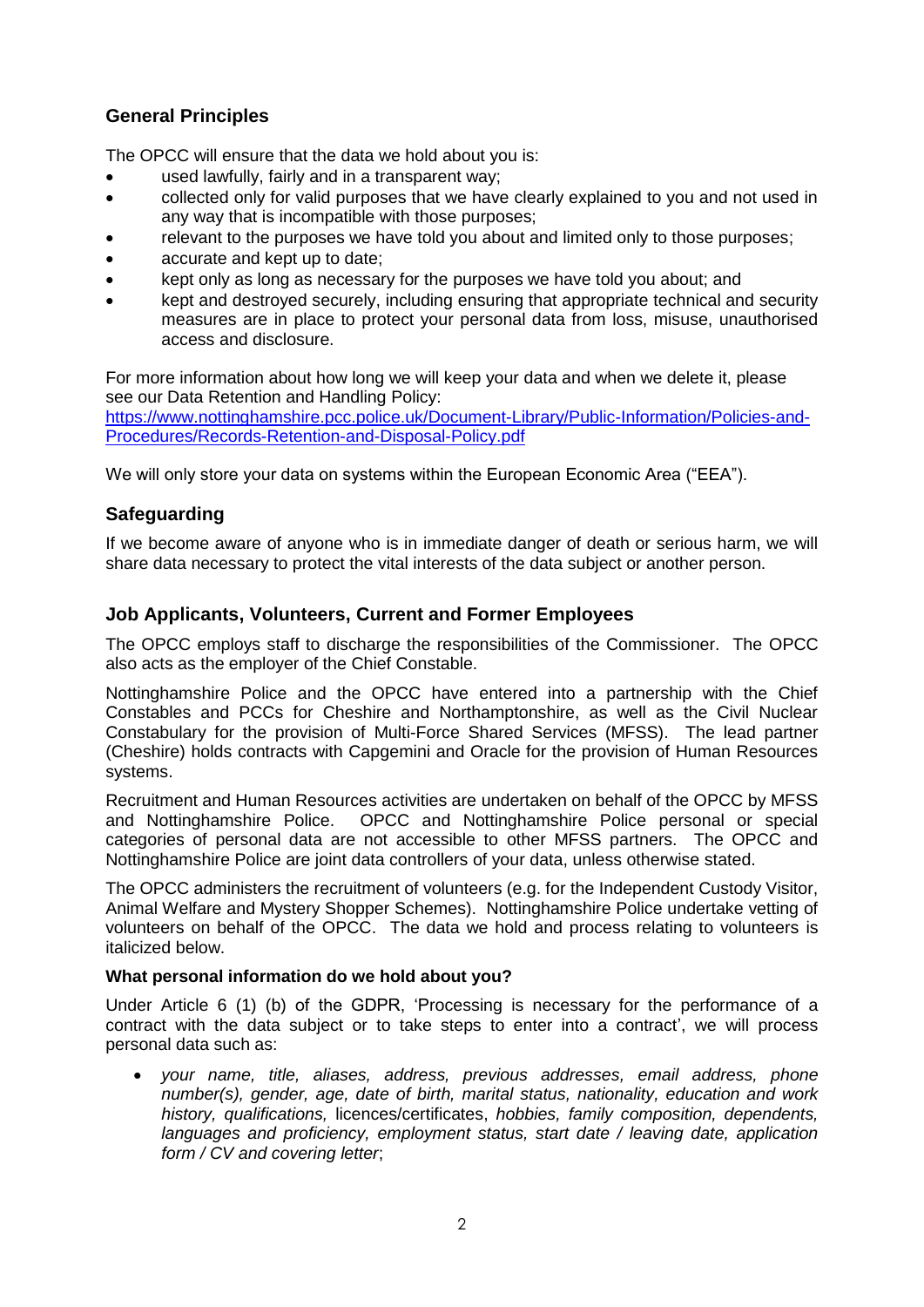- non-financial identifiers (such as *passport details,* right to work documentation, *immigration status, driving licence details,* vehicle registration numbers, taxpayer identification numbers, staff identification numbers, tax reference codes and *national insurance numbers*) to verify your identity, pay travel expenses and for tax purposes;
- financial information (such as *bank account details*, payment/transaction identifiers, policy numbers, claim numbers, pay and pay records, tax code, tax and benefits contributions, *expenses claimed*) to pay salaries and expenses, and for tax and pension purposes.
- Information gathered in the course of your employment / volunteering (such as: *next of kin and emergency contact information*, location of employment or workplace, performance management information, disciplinary and grievance proceedings, personal biographies, CCTV footage and other information obtained through electronic means such as smartcard or *swipecard records*, *information about your use of our information and communications systems, ICV visit reports, animal welfare reports,* logs of visitors, and logs of accidents, injuries and insurance claims).

Under Article 9 (2) (b) of GDPR: 'Processing is necessary for the purposes of carrying out obligations and exercising specific rights of the controller or of the data subject in the field of employment law' (e.g. vetting), Nottinghamshire Police will also process sensitive or other special categories of personal data on our behalf, such as *criminal convictions, racial or ethnic origin, mental and physical health, political beliefs,* trade union affiliation, genetic data, biometric data, *data concerning intimate relationships and sexual orientation*.

## **What do we use your personal data for?**

We use your personal data to perform our contract with you or enter into a contract with you and to enable us to comply with legal obligations. To allow us to:

- *process job / volunteer applications*;
- *make a decision about your recruitment or appointment, including sharing your data with the Disclosure and Barring Service (DBS) for clearance and advanced vetting;*
- liaise with drug testing providers;
- *contact third parties (such as current or former employers) to obtain references;*
- liaise with employment agencies (in the case of temporary or casual workers);
- *monitor compliance with equality legislation;*
- determine the terms on which you work for us;
- check that you are legally entitled to work in the UK;
- pay you and, if you are an employee, deduct tax and National Insurance contributions, including liaison with HMRC;
- provide any contractual benefits to you;
- liaise with your pension provider;
- *administer the contract / agreement we have entered into with you;*
- *for management and planning, including accounting and auditing;*
- conduct performance reviews, manage performance and determine performance requirements;
- make decisions about salary reviews and remuneration;
- *assess qualifications for a particular job or task, including decisions about promotions;*
- *conduct grievance or disciplinary proceedings;*
- *make decisions about your continued employment / involvement as a volunteer;*
- *make arrangements for the termination of our working relationship;*
- *identify education, training and development requirements;*
- *deal with legal disputes involving you, including accidents at work;*
- ascertain your fitness to work;
- manage sickness absence;
- *comply with health and safety obligations;*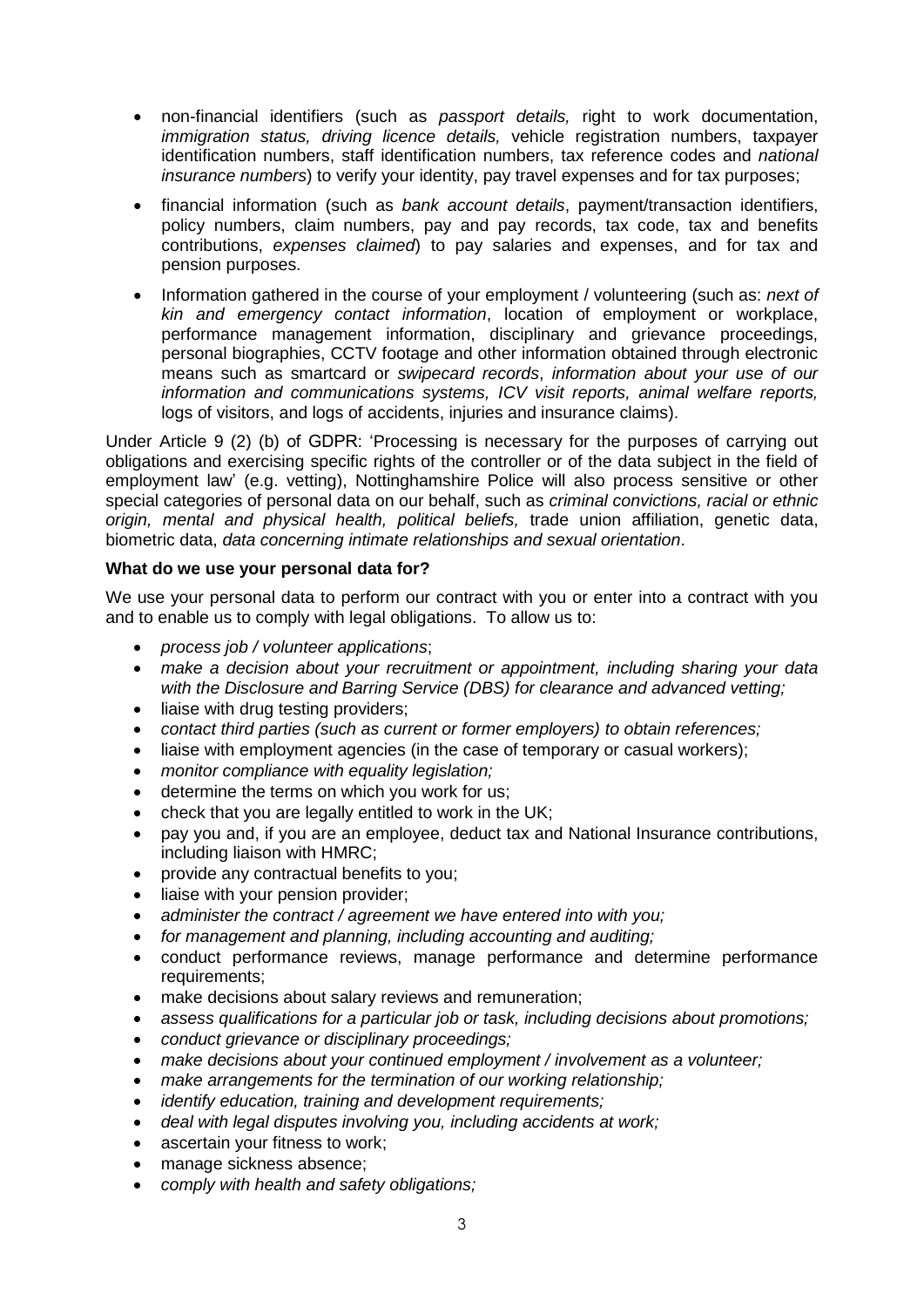- *prevent fraud:*
- *enable your access to our IT systems and software*
- *monitor your use of our information and communication systems and compliance with our IT policies;*
- *ensure network and information security, including preventing unauthorised access to our computer and electronic communications systems and preventing malicious software distribution;*
- conduct data analytics studies to review and better understand employee retention and attrition rates;
- *undertake activity consistent with our statutory functions and powers including any delegated functions;*
- *maintain our own accounts and records;*
- *seek your views or comments;*
- administer a register of gifts, hospitality and personal interests; and
- *provide references.*

# **Enquiries and Complaints**

When you contact the OPCC with an enquiry which is solely an operational Policing matter, we will provide you with the contact details for Nottinghamshire Police and ask you to contact them directly. Similarly, if you contact us regarding matters which are the responsibility of your local authority (such as parking, CCTV or road signs) we will ask you to contact them directly.

We will record your contact (name, date, contact details and brief details of the request) in our correspondence database on the basis of Article 6 (1) (e) 'Processing is necessary for the performance of a task carried out in the public interest or in the exercise of official authority vested in the controller' of the GDPR.

When you contact the OPCC with an enquiry for the Commissioner or the OPCC, but which includes aspects of operational policing, we will need to contact Nottinghamshire Police to ask for more information in order to respond. Where possible, this will be anonymous. If we need to share your name, contact details and a brief summary of the enquiry with Nottinghamshire Police, we will do this on the basis of Article 6 (1) (e) – as above. We will record your contact in our correspondence database.

When you contact the OPCC to make a complaint about a Police Officer or member of Police staff, we will provide you with the contact details for the Professional Standards Department at Nottinghamshire Police and ask you to contact them directly. We will record your contact in our correspondence database on the basis of Article 6 (1) (e) – as above.

When you contact the OPCC to make a complaint about the Chief Constable, the Commissioner or a member of the OPCC's staff, we will record and process your data to address the complaint, in accordance with Article 6 (1) (c) 'Processing is necessary for compliance with a legal obligation' of the GDPR.

## **Commissioning and Procurement**

## **What personal information do we hold about you?**

Most, if not all, of the information we hold in relation to commissioning and procurement is not personal, as it relates to organisations rather than private individuals. Any personal data (such as name, home email addresses, home addresses, home phone/mobile number) we process would be undertaken under Article 6 (1) (b) 'Processing is necessary for the performance of a contract with the data subject or to take steps to enter into a contract' of the GDPR.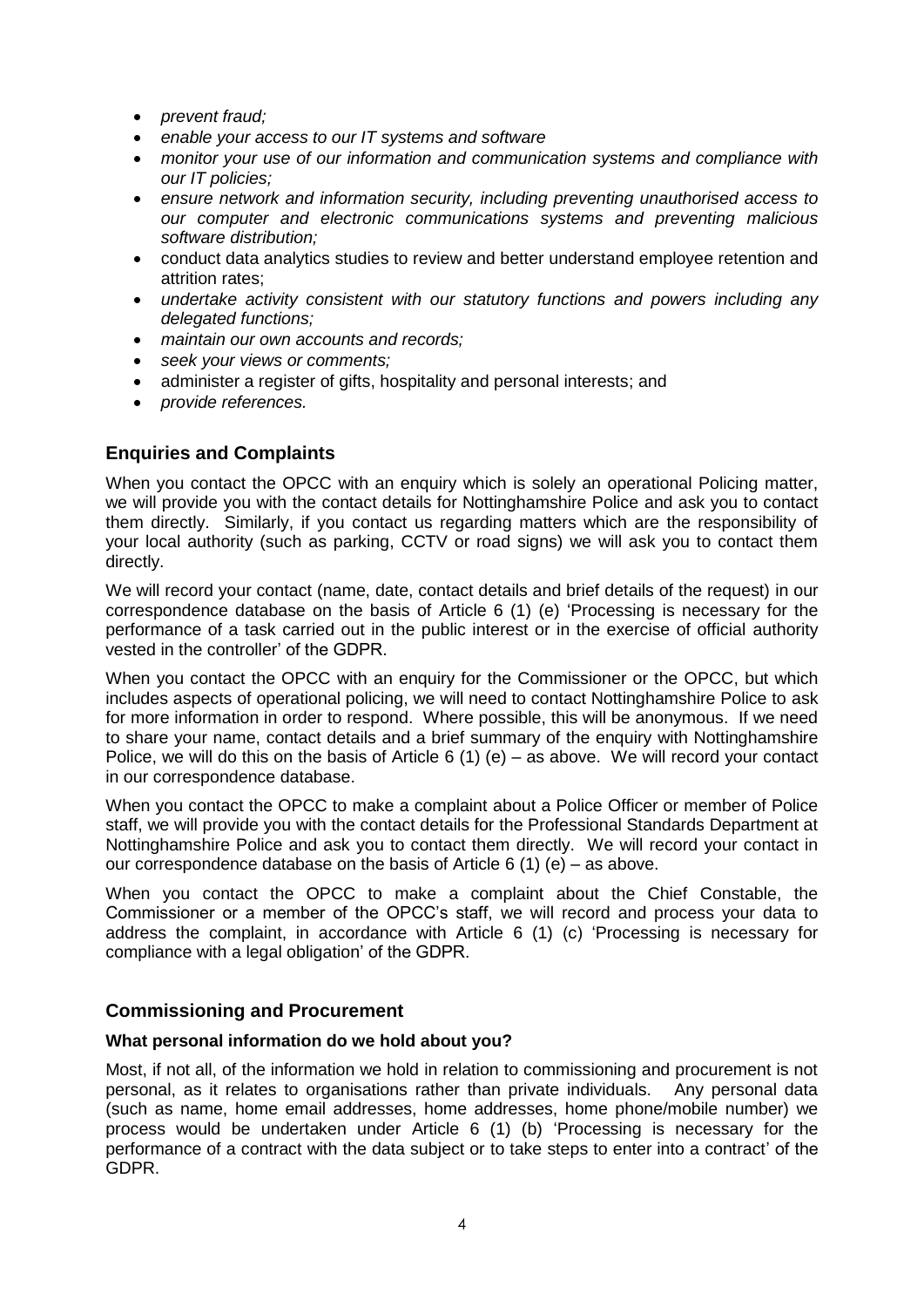We do not hold or process any personal data relating to staff or service users of commissioned services. We receive anonymised and aggregated data for the purposes of performance monitoring and evaluation.

### **What do we use organisational / personal data for?**

We use your data to:

- process applications / bids for funding;
- contact you about anything relating to your grant / contract or the areas of interest set out in your application form;
- co-commission services;
- conduct due diligence;
- prevent and detect fraud and corruption in the use of public funds;
- meet legal or statutory obligations;
- meet transparency obligations;
- monitor and evaluate performance;
- plan the provision of services; and
- pay partners, beneficiaries and contractors.

## **Surveys and Focus Groups**

#### **What personal information do we hold about you?**

When participating in a survey or focus group, you will be asked for your specific, informed consent.

#### **What do we use your personal data for?**

We use the information you provide to:

- seek your views, opinions or comments ;
- help us to build up a picture of how policing and other services are performing; and
- understand your needs to plan and improve services.

## **Newsletters and Events**

The OPCC has commissioned a commercial provider (Better Times Ltd) to maintain a database of stakeholder contacts. Stakeholders' contact details are publicly available so that they can be contacted in relation to their professional / public role (for example, Councillors, MPs, officers working in statutory or third sector organisations). Better Times will contact you on behalf of the OPCC to send you newsletters; alert you to campaigns, projects / initiatives and events which are relevant to your role; and to notify you of changes to our news, facilities, services and staff. The OPCC will from time to time contact you directly regarding meetings or events which are relevant to your role.

Members of the public wishing to be kept informed will be asked for their specific, informed consent.

Better Times has an obligation to put in place appropriate security measures and will be responsible to you directly for the manner in which they process and protect your personal data.

## **Your rights and your personal data**

For your security, you will be asked to provide proof of your identity before we can process your request to exercise the rights set out below.

Subject to the lawful basis used for processing your personal data, you have the following rights with respect to your personal data: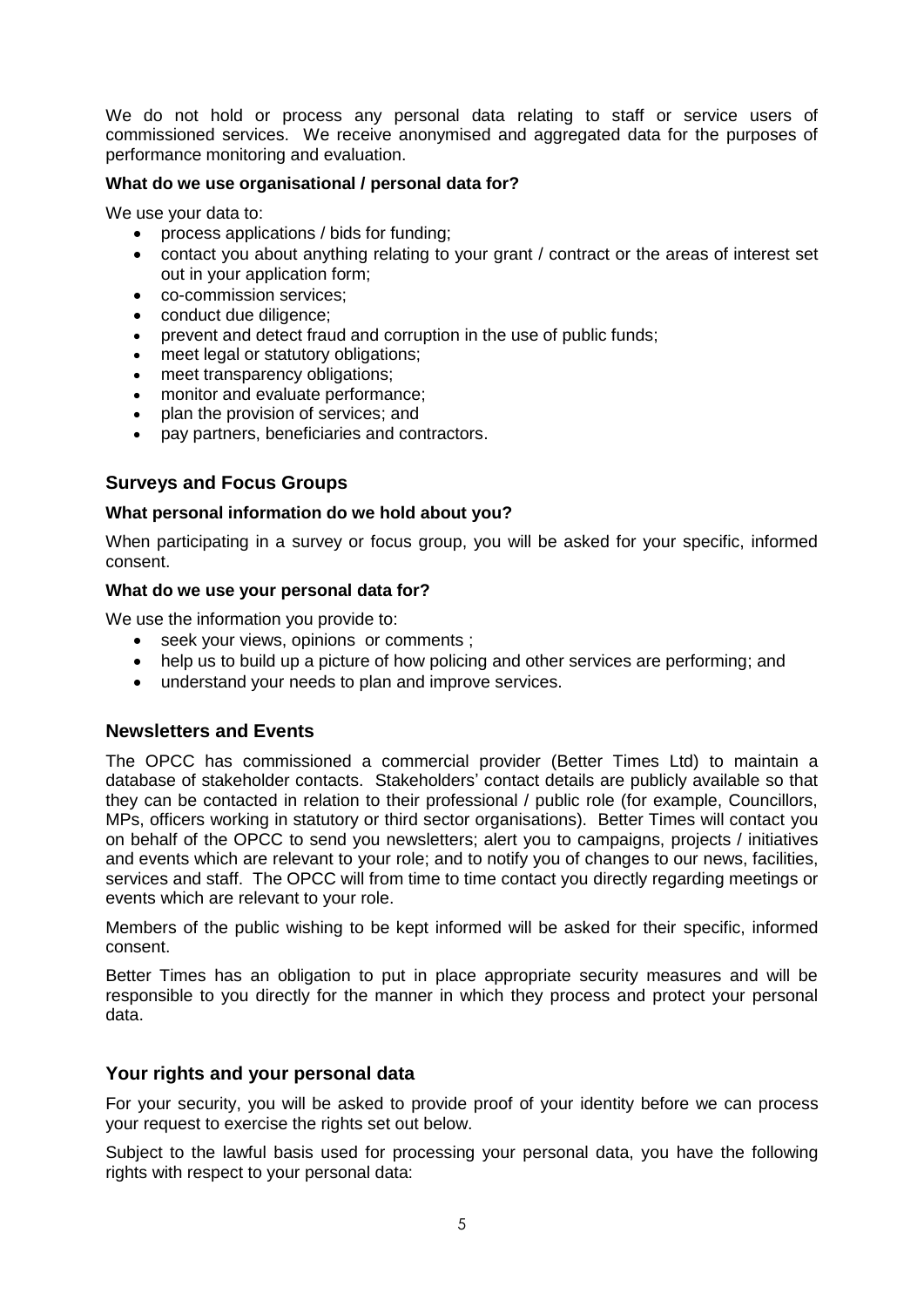## *1) The right to access personal data we hold on you ('Subject Access Request')*

At any point you can contact us to request the personal data we hold on you, as well as why we have that personal data, who has access to the personal data and where we obtained the personal data from. Once we have received your request we will respond within one month.

There are no fees or charges for the first request, but additional requests for the same personal data or requests which are manifestly unfounded or excessive may be subject to an administrative fee.

## *2) The right to correct and update the personal data we hold on you*

If the data we hold on you is out of date, incomplete or incorrect, you can inform us and your data will be updated.

## *3) The right to have your personal data erased*

If you feel that we should no longer be using your personal data or that we are unlawfully using your personal data, you can request that we erase the personal data we hold.

When we receive your request, we will confirm whether the personal data has been deleted or the reason why it cannot be deleted (for example because we need it for to comply with a legal obligation).

## *4) The right to object to processing of your personal data or to restrict it to certain purposes only*

You have the right to request that we stop processing your personal data or ask us to restrict processing. Upon receiving the request we will contact you and let you know if we are able to comply or if we have a legal obligation to continue to process your data.

## *5) The right to data portability*

You have the right to request that we transfer some of your data to another controller. Where it is feasible to do so, we will comply with your request within one month of receiving it.

#### *6) The right to withdraw your consent to the processing at any time for any processing of data to which consent was obtained*

You can withdraw your consent easily by telephone, email, or by post (see Contact Details below).

## *7) The right to lodge a complaint with the Information Commissioner's Office.*

You can contact the Information Commissioners Office on 0303 123 1113 or via email <https://ico.org.uk/global/contact-us/email/> or at the Information Commissioner's Office, Wycliffe House, Water Lane, Wilmslow, Cheshire SK9 5AF.

## **Your responsibilities**

It is important that the personal data we hold about you is accurate and current. Please keep us informed if your personal data changes.

## **Further processing**

If we wish to use your personal data for a new purpose, not covered by this Privacy Notice, then we will provide you with a new notice explaining this new use. This will be provided prior to commencing the processing and will set out the relevant purposes and processing conditions. Where appropriate, we will seek your prior consent to the new processing.